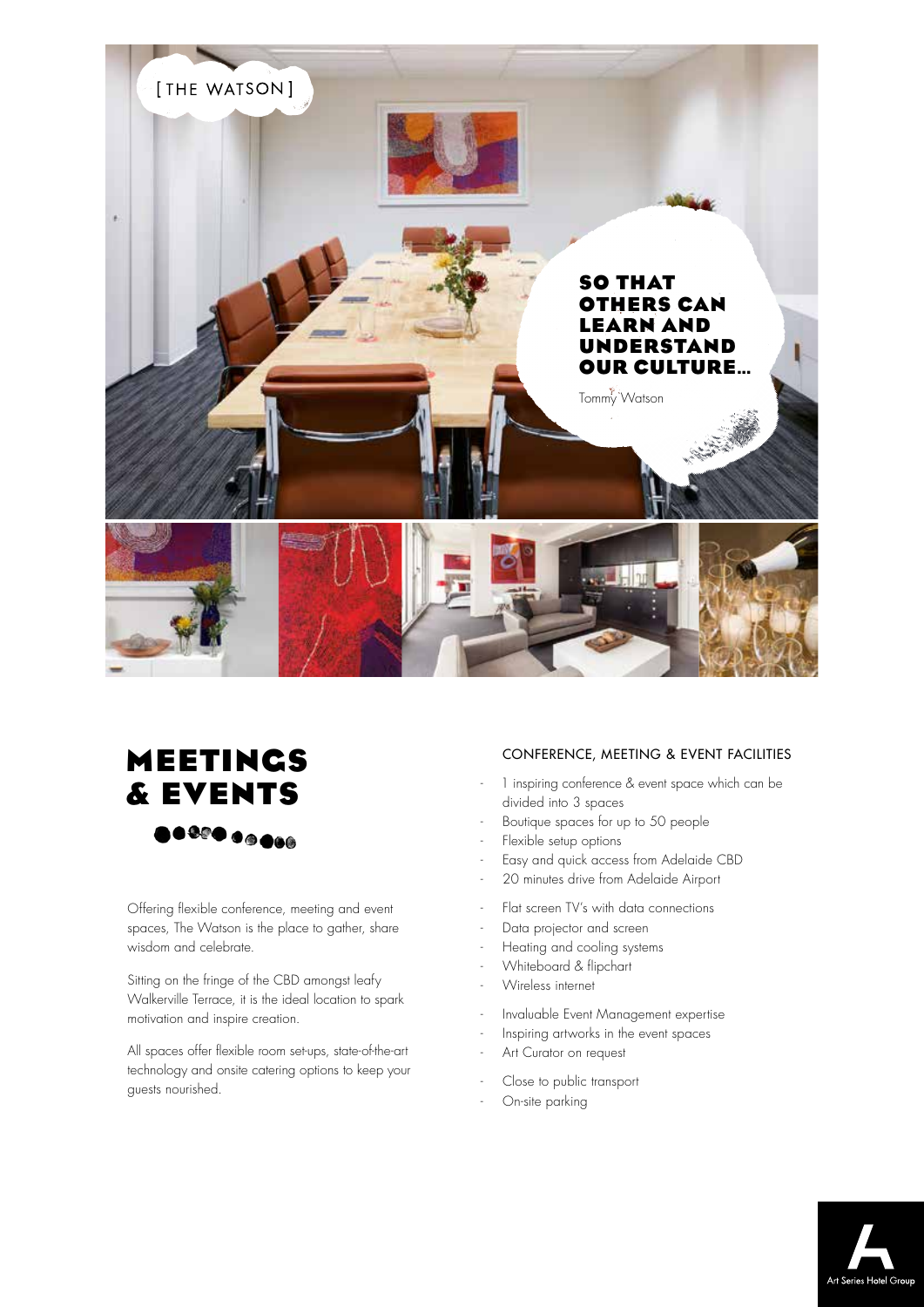

Set amongst the tree tops of leafy village, Walkerville; overlooking the majestic Adelaide Hills, The Watson's unique and colourful spaces draw inspiration from Indigenous artist, Tommy Watson, providing event organisers the opportunity to curate an inspired event.

## THE GALLERY I, II & III

The Watson offers three unique spaces for meeting and events in Adelaide. Accentuated with stylish designer décor and contemporary furniture, The Watson galleries are simply striking. These unique meeting and event spaces can be hired individually or combined, offering ultimate flexibility in setup.